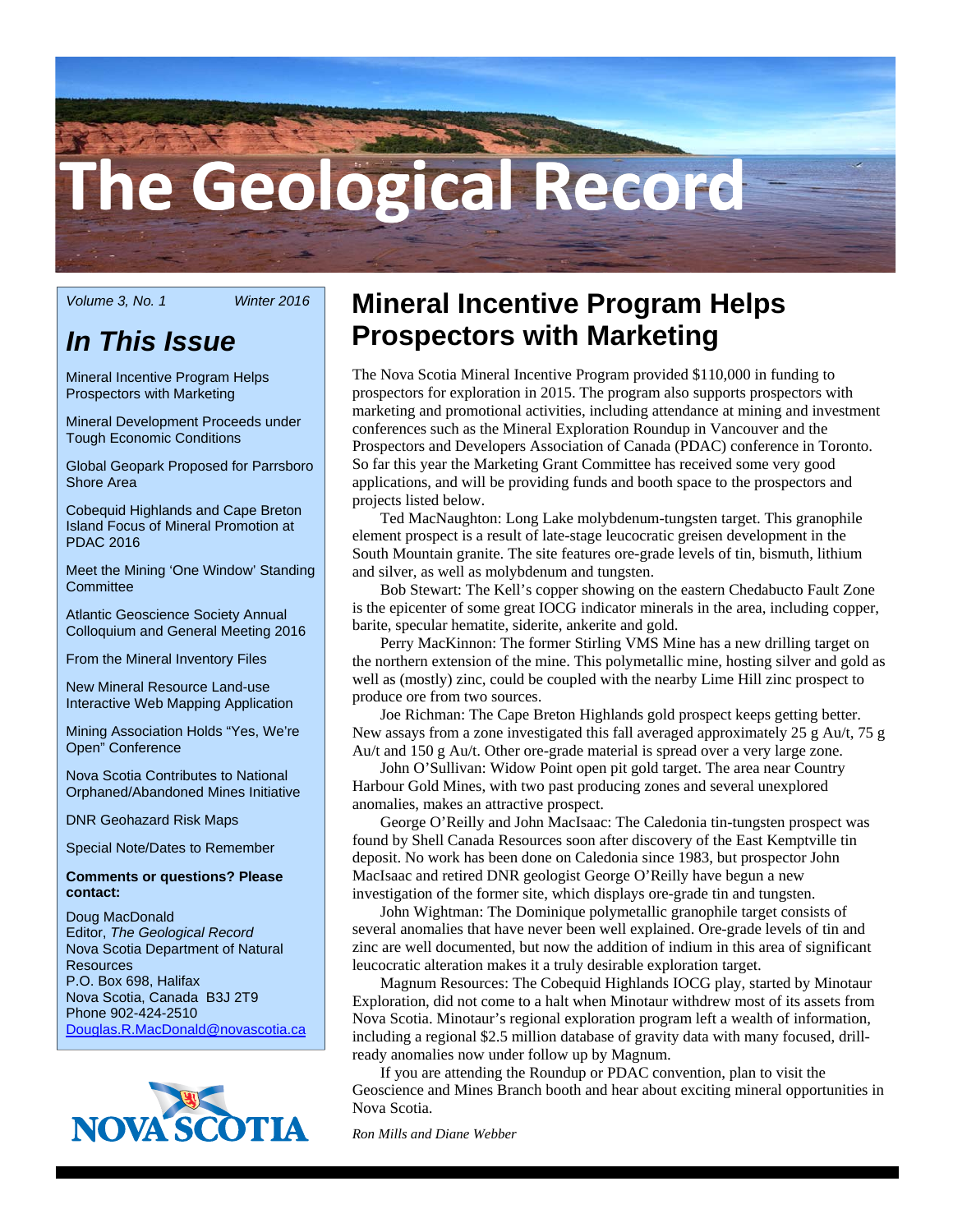## **Mineral Development Proceeds Under Tough Economic Conditions**

Kameron Collieries, a subsidiary of the Cline Group LLC, is gearing up to enter a 'test mining' phase at the Donkin property in Cape Breton. This could involve the extraction of up to 1.0 million tonnes over two years from the Harbour Seam, extending out under the Atlantic Ocean. The test will determine the characteristics of the seam, evaluate the proposed mining method and confirm the quality and marketability of the coal. Depending on the results, a full-scale operation might be justified.

 In addition to the coal project, government approvals are being sought for three other mine developments in the province.

 Black Point Aggregates Inc. is seeking joint federal/provincial Environmental Assessment approvals for a large (1 to 7.5 million-tonne-per-year) construction aggregate quarry at Black Point near Canso. The public comment period closed on February 3, 2016, on the draft Environmental Assessment Report. Black Point Aggregates Inc. is a subsidiary of U.S.-based Vulcan Materials Co.

 DDV Gold is seeking approvals for a 5,500 tonnes-per-day open pit gold mine at Beaver Dam in Halifax County. DDV, which is a subsidiary of Atlantic Gold Corporation, already has the necessary approvals to commence development of an open pit gold mine, processing facility and tailings management facility at Moose River (the Touquoy project). It is presently seeking about \$137 million to finance that project. Once mined out, the Touquoy pit would then hold tailings that would be generated from the processing of gold ore trucked to the site from the Beaver Dam property, 37 km distant. The draft Environmental Impact Statement for the Beaver Dam project is in progress.

 At the southern end of the province, Avalon Rare Metals Inc. is working to

# **Global Geopark Proposed for Parrsboro Shore Area**

It's official. Nova Scotians are pursuing a UNESCO Global Geopark for the Parrsboro shore area. In December 2015, the Cumberland Geological Society, the community group that administers the Fundy Geological Museum, submitted a letter of intent to the National Committee for Global Geoparks. The committee reports to the Canadian Federation of Earth Sciences and is the agency responsible to direct applications for Global Geopark status to the Canadian Commission for UNESCO.

 Global Geoparks are found in 35 countries, concentrated at present in Europe and Asia. Global Geoparks are based on bottom-up, community-driven management and economic development. Unlike municipal, provincial and national parks, geoparks do not carry land-use restrictions. Instead, they are a vehicle to bring attention to a region's geology and mining history. Combine the Cumberland Geological Society's established track record with some of the most spectacular coastal geology found anywhere, and the future looks bright for geotourism on the Fundy shore.

#### *John Calder*



*In photo, left to right: Oralee O'Byrne, Treasurer, Cumberland Geological Society (CGS) and Curator, Age of Sail Museum; Karen Dickinson, Chair, CGS; Lois Smith, Vice Chair, CGS; Leisa Babineau, Mayor of Parrsboro and Administrator, Fundy Geological Museum; Lawrence Nicolls, Board Member, CGS; Eric Leighton, Board Member, CGS; John Calder, NSDNR; Robert Grantham, Board Member, CGS.* 

develop a new tin-indium mine at the site of the former East Kemptville tin mine in Yarmouth County. That open pit mine and mill closed in 1992 due to low metal prices and the site has been reclaimed. Once full title to the property has been transferred to

Avalon, the company intends to release a Preliminary Economic Assessment that will evaluate a number of development scenarios for the mineral deposits.

*Patrick Whiteway*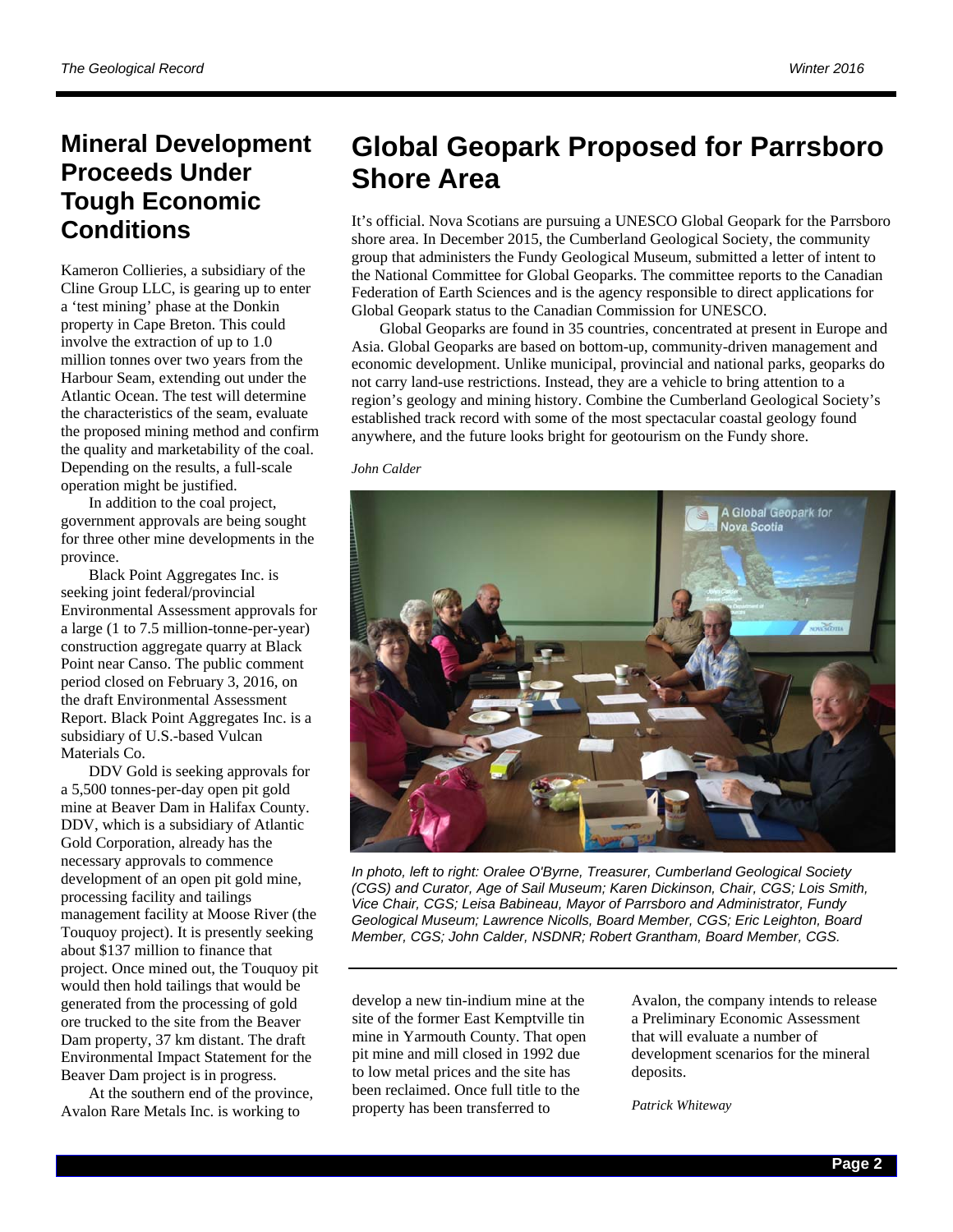# **Cobequid Highlands and Cape Breton Island are the Focus of Mineral Promotion at PDAC 2016**

The Geological Services Division is adopting a new approach to promoting the mineral potential of Nova Scotia at the Prospectors and Developers Association of Canada (PDAC) convention in Toronto this March. Our focus is on highlighting new research and discovery in the field by DNR geoscientists. This year we are highlighting work conducted over the last several years as part of the projects to remap the Cobequid Highlands and parts of Cape Breton Island, and to compile the many datasets available for these regions.

 Due in part to the deficiencies of existing maps, the Cobequid Highlands have been an underexplored, geologically complex region. Recent work has resulted in many new discoveries, including a regional-scale IOCG play, rare-earth element (REE) potential, and occurrences of low-sulphidation epithermal gold. These discoveries have been made through a combination of new mapping by DNR and renewed industry exploration.

 In an effort in invite further exploration, the Geological Services Division will display a poster highlighting the new mapping, as well as the many datasets available to industry and the public. These datasets include geochemical data from DNR's portable XRF unit on over 5,000 bedrock samples, regional surficial geochemistry, high-resolution lidar, and regional geophysical surveys including airborne magnetics, radiometrics and gravity surveys. Almost any type of survey in recent years has led to new discoveries. With further exploration investment in the Cobequid Highlands, the potential for the discovery of a major mineral deposit is very high.

The Canadian Appalachian orogen (Fig. 1) extends from Newfoundland through Nova Scotia, Prince Edward Island and New Brunswick into southern Quebec, and has been subdivided into several tectonostratigraphic zones that constitute a complex collection of microcontinents and associated volcanic arcs. From west to east, these are the Humber, Dunnage, Gander, Avalon and Meguma

zones. The Humber Zone represents the leading edge of Laurentia's margin; the Gander, Avalon and Meguma zones represent peri-Gondwanan microcontinents that were sequentially accreted to Laurentia. The Dunnage Zone mainly contains accreted arc terranes and has been subdivided into the peri-Laurentian Notre Dame and peri-Gondwanan Exploits subzones. The Appalachian orogen is rich in volcanichosted massive sulphide (VHMS) deposits and, to a much lesser extent, sediment-hosted massive sulphide deposits. Most of the host rocks to the sulphide deposits formed in subduction zones related to the closure of the oceans and back arcs between the peri-Laurentian and peri-Gondwanan arc terranes, especially in the Notre Dame and Exploits subzones in Newfoundland and New Brunswick.

 Many of the same units are present in Cape Breton Island, yet this part of Nova Scotia remains underexplored. Work on a new series of 1:50 000-scale geological compilation maps of the island has sparked a renewed interest in exploring the economic potential of the area. The Faribault Brook area in western Cape Breton Island hosts several Cu-Pb-Zn-Au occurrences and historical mines. Recent detailed mapping together with lithogeochemical and U-Pb dating in this area has shown these host rocks are correlative to those in

the Exploits subzone in Newfoundland, which host numerous VHMS deposits. Significant gold vein deposits on Cape Breton Island are associated with a major mylonitic high-strain zone known as the Eastern Highlands Shear Zone and may be similar to the vein gold deposits associated with brittle-ductile faults in the Cape Ray area of Newfoundland.

 Avalonia contains several types of mineral deposits that formed before its late Silurian accretion to Laurentia. The oldest are several VMS deposits that are hosted by Late Neoproterozoic arc volcanic rocks and include the Winter Hill and Frenchman Head deposits (Newfoundland), the Stirling deposit (Mira terrane - Cape Breton Island), and the cupriferous Teahan and Lumsden deposits (Broad River Group - New Brunswick). Associated calc-alkaline plutonic rocks host disseminated Cu and Mo porphyry in Newfoundland (e.g. Holyrood Granite) and Cape Breton Island (e.g. Coxheath Hills pluton). Pyrophyllite alteration zones developed in predominantly felsic volcanic rocks throughout the Avalon Zone in Newfoundland are associated with epithermal gold and silver mineralization. This alteration has also been recently noted in the Mira terrane in Cape Breton Island and has largely been unexplored.

*Chris White, Geoff Baldwin and Trevor MacHattie* 



*Figure 1. Sketch map of the northern Appalachian orogen.*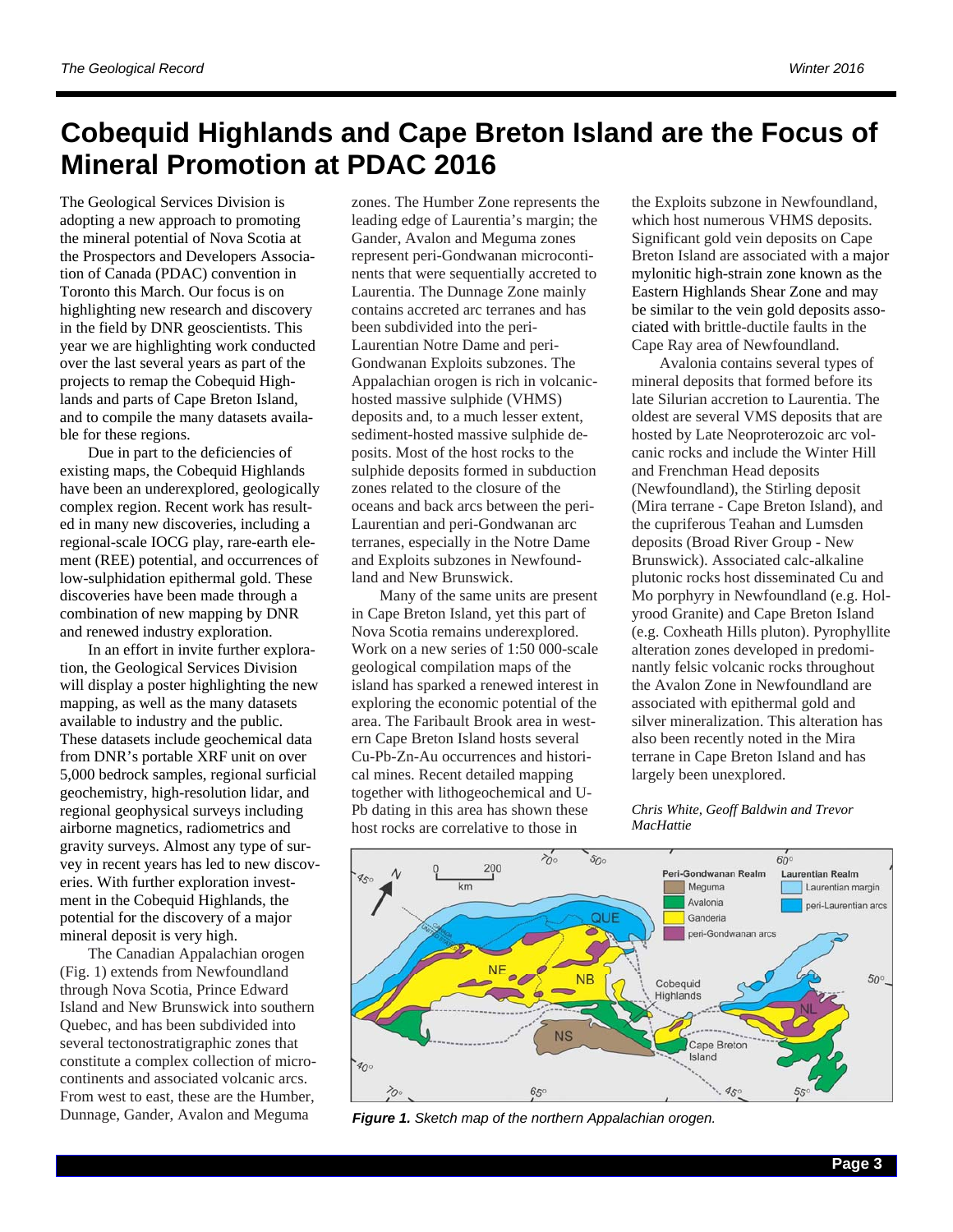# **Meet the Mining 'One Window' Standing Committee**

Authorities responsible for administering regulations related to mineral development activity in Nova Scotia meet once a month to discuss active projects and to exchange information related to approvals. Members of the Mining 'One Window' Standing Committee are pictured below at their December 2015 meeting. Seated (from L to R) are Cyril LeBlanc, Mining Engineer, Labour and Advanced Education, Occupational Health and Safety; Beata Dera, Policy Analyst, Office of Aboriginal Affairs; and Tom Lamb, Mining Engineer, Geoscience and Mines Branch, DNR. Standing (from L to R) are John MacNeil, Registrar of Mineral and Petroleum Titles, Geoscience and Mines Branch, DNR; Patrick Whiteway, Manager of Mineral Development and Policy, Geoscience and Mines Branch and Chair of the One Window Committee; Joseph Vigder, Environmental Assessment Officer, Canadian Environmental Assessment Agency; and Helen Yeh, Environmental Assessment (EA) Analyst, EA Branch, Nova Scotia Environment.

*Patrick Whiteway* 



*Members of the Mining One Window Standing Committee gathered for a regular monthly meeting in December 2015. The Mineral Development and Policy section of DNR's Geoscience and Mines Branch leads the One Window process.* 

## **Atlantic Geoscience Society (AGS) Annual Colloquium and General Meeting 2016**

The 42<sup>nd</sup> Atlantic Geoscience Society (AGS) Colloquium and Annual General Meeting were held at the Holiday Inn, Truro, on February 5 and 6, 2016. The organizers, Tim Fedak, Bob Grantham, Rob Raeside and Chris White, with help from Ian Spooner and numerous student volunteers, facilitated an excellent meeting. About 170 registered participants enjoyed a full and diverse program. As usual, the event was well attended by employees (both former and current) of the Nova Scotia Department of Natural Resources, who also contributed to several of the sessions. Thanks are extended to Howard Donohoe for acting as the AGS special events photographer.

 Friday's program began with a workshop on QA/QC in Geology Research and Exploration by Cliff Stanley (Acadia University). Poster displays started Friday evening and remained available to view until late Saturday afternoon. Three concurrent sessions ran Friday evening: Recent Research in Petrology and Geophysics; Recent Research in Sedimentary and Surficial Geology; and Dates, Rates and Duration of Tectonic Processes-Timing is Everything.

 Saturday's events started with several concurrent sessions including Tin-related Mineralization and Exploration in the Maritimes; Geoscience Education and Outreach: Creating an Awareness; Offshore Geology of Eastern Canada; Recent Research in Economic Geology; and Advances in Carboniferous Geology in the Atlantic Provinces. The guest speaker at Saturday evening's banquet was Gerald Gloade (Mi'kmaq artist from Millbrook and Program Officer at Mi'kmawey Debert Cultural Centre) who gave an informative and entertaining presentation on Mi'kmaq legends in Atlantic Canada and the intertwined relationship between Glooscap and geology. Following dinner several prestigious AGS awards were presented in recognition of worthy student presentations and professional accomplishments.

- \$The new **Rob Raeside Award** for best undergraduate student poster went to Lori Paslawski (St. Francis Xavier University) and her co-authors Alan J. Anderson, Christopher MacFarlane and Brandon Boucher.
- \$The **Graham Williams Award** for best graduate student poster went to Cody A. Paige (Dalhousie University).
- \$The **Rupert MacNeill Award** for best undergraduate student oral presentation went to Christopher Sangster (Saint Mary's University) and his co-authors Georgia Pe-Piper and Yuanyuan Zhang.
- \$The **Sandra Barr Award** for best graduate student oral presentation went to Travis McCarron (University of New Brunswick) and his co-authors Chris McFarlane and Fred Gaidies.
- \$The **Encana Prize** for best student poster in the Offshore Geology of Eastern Canada session went to J. Carlos Wong (Dalhousie University) and his co-authors Carla Skinner, Bill Richards, Ricardo Silva, Natasha Morrison and Grant Wach.
- \$The **Encana Prize** for best student oral presentation in the Offshore Geology of Eastern Canada session went to Isabel Chavez (Saint Mary's University) and her coauthors David Piper, Georgia Pe-Piper and Yuanyuan Zhang.
- \$The **Laing Ferguson Distinguished Service Award**, given in recognition of exceptional and altruistic contributions to the Atlantic Geoscience Society and/or to foster public appreciation of Atlantic geoscience over a long period of time, went to Chris White (Nova Scotia Department of Natural Resources).
- \$The **Distinguished Scientist Award Gesner Medal**, given to a person who developed and promoted the advancement of geoscience in the Atlantic Region in any field of geology, was awarded to Dave Lentz (University of New Brunswick).

Thanks to the organizers and all of the participants for an outstanding weekend!

*Chris White*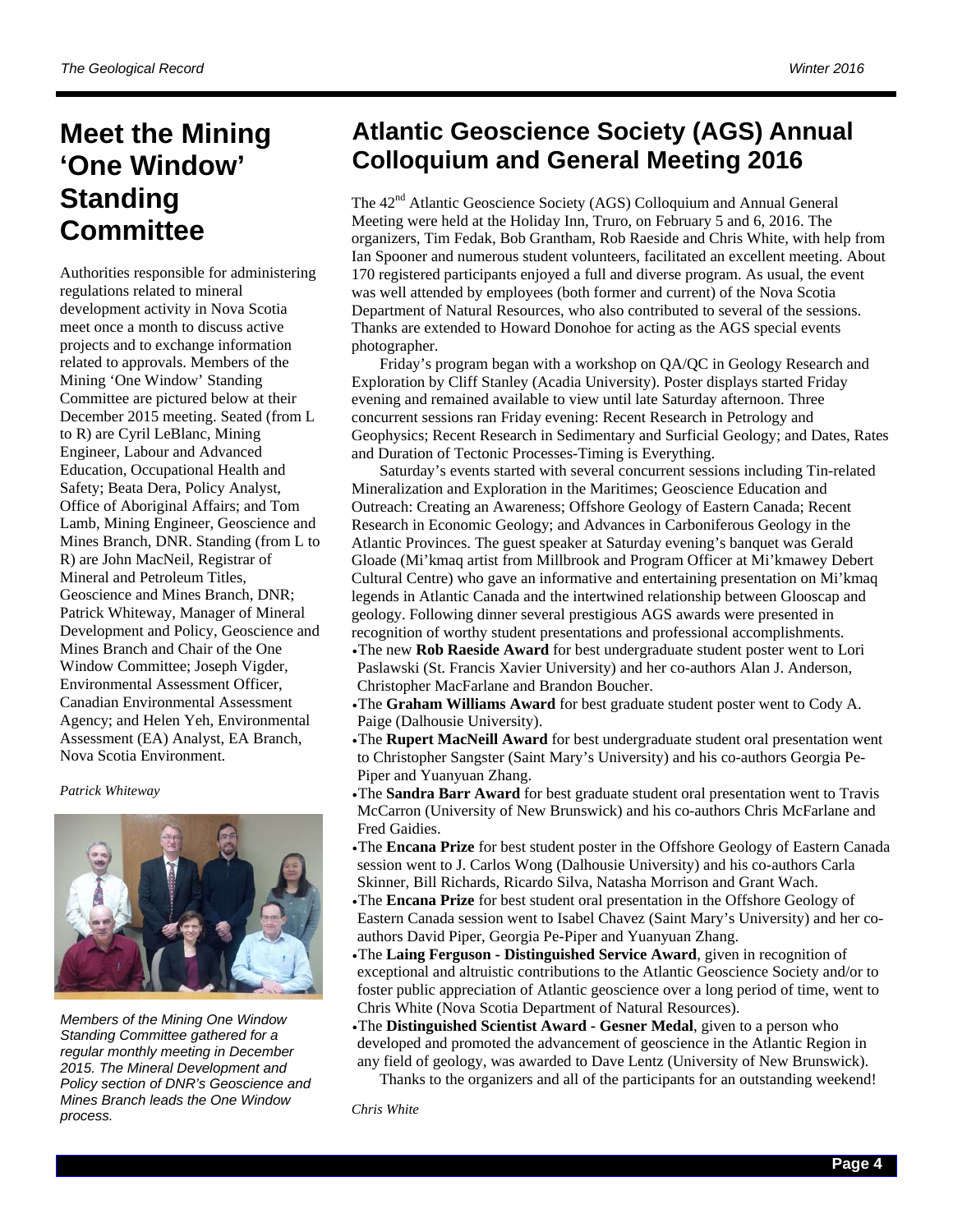# **From the Mineral Inventory Files**

### **Tragedy at Gold Lake**

Researching and field checking old mineral prospects and mines isn't always just about geology. Often the research provides a window into long-past eras, the conditions workers faced and the routine of their everyday lives. In the late 1800s working in the woods was tough and conditions were harsh. Protecting the health and safety of workers was mostly an afterthought. Edmund Burke offered the opinion that "those who don't know history are doomed to repeat it," so let's examine a piece of Nova Scotia's history.

 Tragedy struck on 26 November 1897 at the Consolidated Gold Lake Au Mine northeast of Lake Charlotte, Halifax County (Fig. 1). The only official record of the accident I know of is a short article in the November 27 New York

Times that reads: "*Three Men Killed in Halifax; Boiler Bursts at the Gold Lake Mines with Fatal Results. Halifax, N.S. Nov. 26 – The explosion of a boiler at Gold Lake Mines, East Halifax, today caused the instant death of the manager of the mine, Daniel McPhail, and two other men, James Hennessy and John McIsaac, their bodies being terribly torn by the flying wreckage of the boiler. No others were seriously injured. Hennessy and McIsaac were testing the boiler at the time.*"

 The Gold Lake Mine was a small operation. Discovered in 1867, but not developed until the mid-1890s, it only ever produced a few dozen ounces of gold from a handful of shafts (Fig. 1). Installation of a boiler was part of this

first development effort, and it was during testing of the boiler that the accident occurred.

 When I first visited the mine in 1997, by coincidence almost 100 years to the day following the explosion, I found a few foundations and some quartz debris at the very southeast corner of Gold Lake (Fig 1). I also came upon the remnants of a boiler and, 30 m to the south, the boiler's firebox. Now overgrown, both pieces were extensively damaged (Fig. 2). The twisted condition of the firebox particularly shows the power of the explosion. In addition, the surrounding area is strewn with twisted pieces of metal, including many fragments of boiler pipe showing steam-pressure ruptures (inset in Fig. 2). The accident site seems to have been left essentially as it was following the 1897 explosion. Government reports show no formal record of this accident and the loss of three men. Times really have changed.

*George O'Reilly* 



*Figure 1. (L) Air photo showing the location of the Gold Lake Mine and position of the 1897 boiler accident relative to the mine workings. Figure 2. (R) Photo of the boiler firebox showing extensive damage. The inset is a photo of a ruptured pipe from the boiler, showing clear evidence of the steam explosion.* 

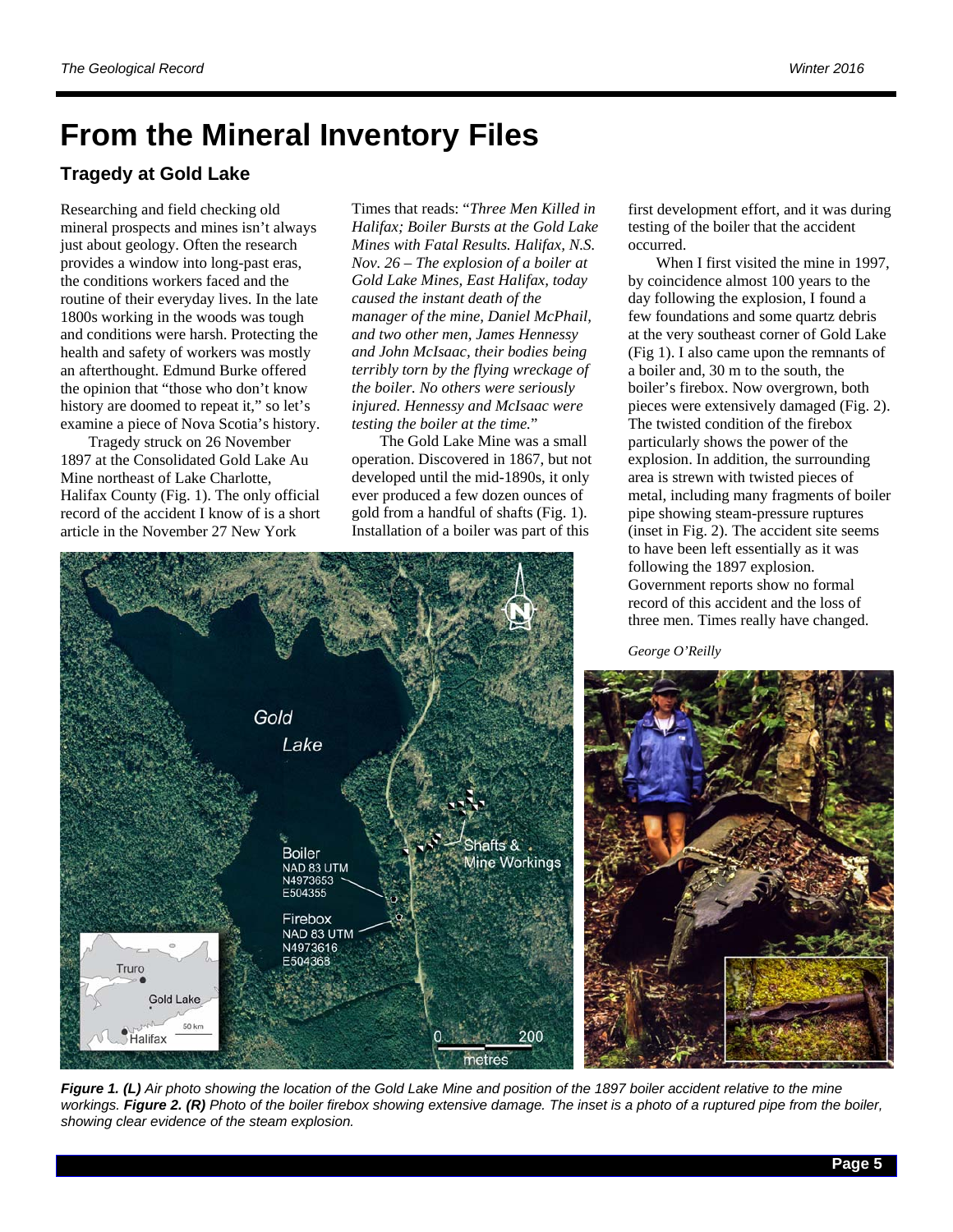## **New Mineral Resource Land-use Interactive Web Mapping Application**

A new version of the Mineral Resource Land-use Atlas (MRLU) interactive web mapping application is now available on the branch web site. This is the sixth web mapping application that the Geoscience and Mines Branch has recently released on new servers and with current interactive map-server technology.

 The MRLU application was modelled after the MRLU Map Atlas published in 2000 (Open File Map ME 2000-004) by David Hopper, Fred Bonner and Brian Fisher. The atlas consisted of 98 maps (scale of 1:50 000) that covered the entire province. A second version of the map atlas and a digital product were published in 2002 with revised base layers and the latest version of the Restricted and Limited Use Land Database. The first version of an MRLU online interactive map application was released in 2004 and has been running since then. In 2014 the old map service behind the MRLU application generated nearly 124,000 maps.

 The new MRLU application provides the public, land-use planners, geotechnical firms and groups involved in community economic development with a single georeferenced compilation of information related to mineral resource land use at a reasonably detailed scale. This application displays the location and distribution of mineral and energy resources, and related activities. The information also includes environmental geology and geohazards that relate to land-use and environmental planning.

 Along with a new application, many of the layers within the MRLU application have been augmented. This includes 30 restricted, conditional and limited-use lands that are important to mineral resource interests. These include provincial and national parks, wildlife areas, sanctuaries and reserves. These same layers will have utility in other areas of land-use planning, such as municipal planning and economic development.

 The team developing the new applications has designed a common 'look and feel' to help users navigate through these complex databases. Continuing improvements to all applications will be introduced whenever possible, so expect this technology to evolve in [the future. The new MRLU application is found on the Geoscience and Mines Branch interactive maps page:](http://novascotia.ca/natr/meb/geoscience-online/maps-interactive.asp) http://novascotia.ca/ natr/meb/geoscience-online/maps-interactive.asp.

A C **C** MRLU Ad Eile Edit View Favorites Tools Help Convert - Bi Select  $\times$  Google  $\frac{3}{2}$  Search 涵  $Q$   $R$ NOVA SCOTIA Mineral Resource Land Use Atlas Search Layers  $\equiv$  $\geq 6$ Mineral and Aggregate Resources EL: 50386 City 11 Mineral Occurrences (d002) + Z Aggregate Resources  $\boxtimes$   $\leftarrow$  Horticultural Peatland Areas Historic Gold Mining Areas Historic Iron Mining Areas  $\boxtimes$   $\sum$  Crown Limeston  $\overline{\mathscr{L}}$  Nova Roo  $\boxtimes$   $\oplus$  Exploration Licence Pending Pending Late Rene Good Standing  $\Box$  Othe Terminated + M Special Licences  $\boxtimes$  Leaser  $\boxtimes$   $\boxplus$  All Leases M | Non-Mineral Registration  $-\Box$  Energy Resources  $+ 12$  Petroleum Database X National Coal Database x Mineral Occurrences Coa  $\boxtimes$  | | | Puel Grade Peatland Areas<br>(d378nspe) 常要 Lationg A Lat 45.23" N 0 0.2  $\mathbf{R}$ 

*Jeff Poole, Sonya Cowper and Brian Fisher*

*An example of the interface for the new Mineral Resource Land-use Atlas. In this case the Cochrane Hill gold mining area is shown with drillholes, mineral occurrences and abandoned mines, along with current exploration licences, bedrock geology and protected areas.*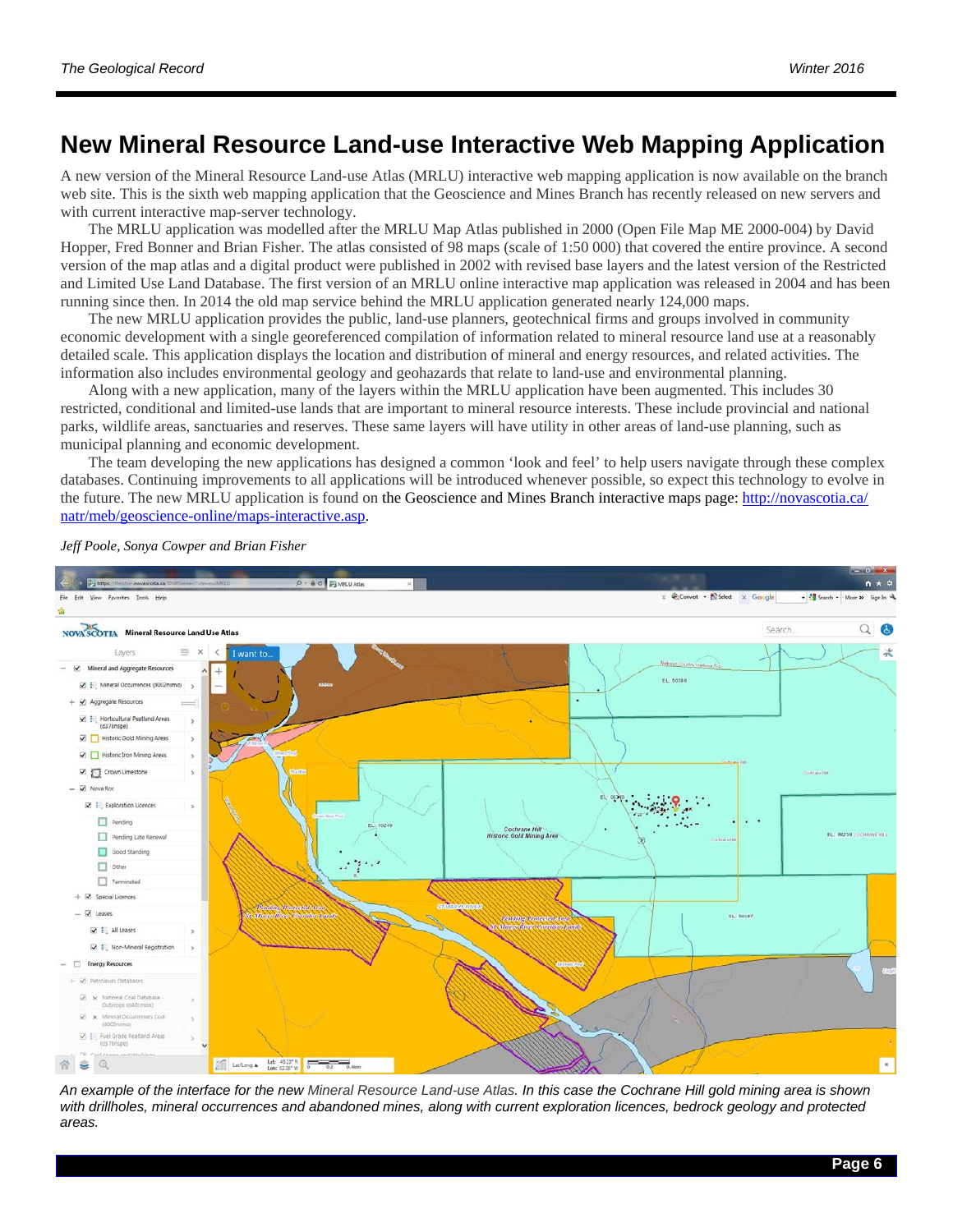## **Mining Association Holds "Yes, We're Open" Conference**

The Mining Association of Nova Scotia (MANS) completed a report in August 2015 about how the mining industry, both here and elsewhere, views Nova Scotia as a place to invest. The report, *Sorry, we're closed: how the province's reputation in the global mining industry is costing Nova Scotians jobs*, includes interviews with dozens of industry leaders and provides examples of policy issues that, if resolved, would send a signal to the global mining industry that Nova Scotia is open for business.

 To help address the issues detailed in the report, MANS planned a half-day conference – the "Yes, We're Open" conference – at which industry and government representatives could come together to discuss the report and work together constructively. The conference, held on November 19, 2015, included speakers from both industry and government, such as the Honourable Mark Furey, Minister for Business, and Frank Dunn, Deputy Minister for the Department of Natural Resources.

 One of the recommendations in the *Sorry, we're closed* report, and an issue heard often during interviews with industry leaders and executives, is that Nova Scotia should lift the uranium ban. To help address the misconceptions around uranium mining, MANS brought in Jean LeClair, Director, Uranium Mines and Mills Division from the Canadian Nuclear Safety Commission to explain how uranium mines are stringently regulated in Canada.

 The dialogue was constructive and helped both sides understand the issues and how to work better together. The "Yes, We're Open" conference focused on solutions and how, together, we can send the message to the global mining industry that Nova Scotia is open for business.

*Sarah Kirby Director, Government Relations and Communications Mining Association of Nova Scotia* 

## **Nova Scotia Contributes to National Orphaned/Abandoned Mines Initiative**

In 2016, an online interactive map showing the location of thousands of orphaned and abandoned mines in Canada will be launched by the National Orphaned/Abandoned Mines Initiative (NOAMI). Nova Scotia is contributing to this map by providing data on 825 such sites – mainly historical gold, coal, gypsum and iron ore mines. The Geoscience and Mines Branch compiled the data from its existing Abandoned Mine Openings database and various Open File and Economic Geology Series reports.

 The NOAMI Advisory Committee consists of representatives from most provinces and territories. They meet on a regular basis by teleconference, but on July 22, 2015, members met face-toface in Halifax on the fringes of the annual Energy and Mines Ministers' Conference. This afforded an excellent

opportunity for the group to visit one of the oldest abandoned mine sites in the country and to discuss the challenges of remediating these sites. The site chosen was the gold mining district in Montague, which was mined from 1863 to 1940, located 20 km northeast of Halifax. The field trip was organized by Dr. Michael Parsons, Research Scientist, Environmental Geochemist for the Geological Survey of Canada with assistance from Ernie Hennick of the Geoscience and Mines Branch.

 This site is one of thousands in Nova Scotia that are monitored and remediated by the Geoscience and Mines Branch as part of our Abandoned Mine Openings program. Members of the NOAMI committee are pictured here at the Montague site.

*Patrick Whiteway and Ernie Hennick* 



*Geoscience and Mines Branch summer student Daniel O'Brien (left) assists GSC geochemist Michael Parsons (centre) to guide members of the NOAMI Advisory Committee around the abandoned gold-mining site of Montague.*